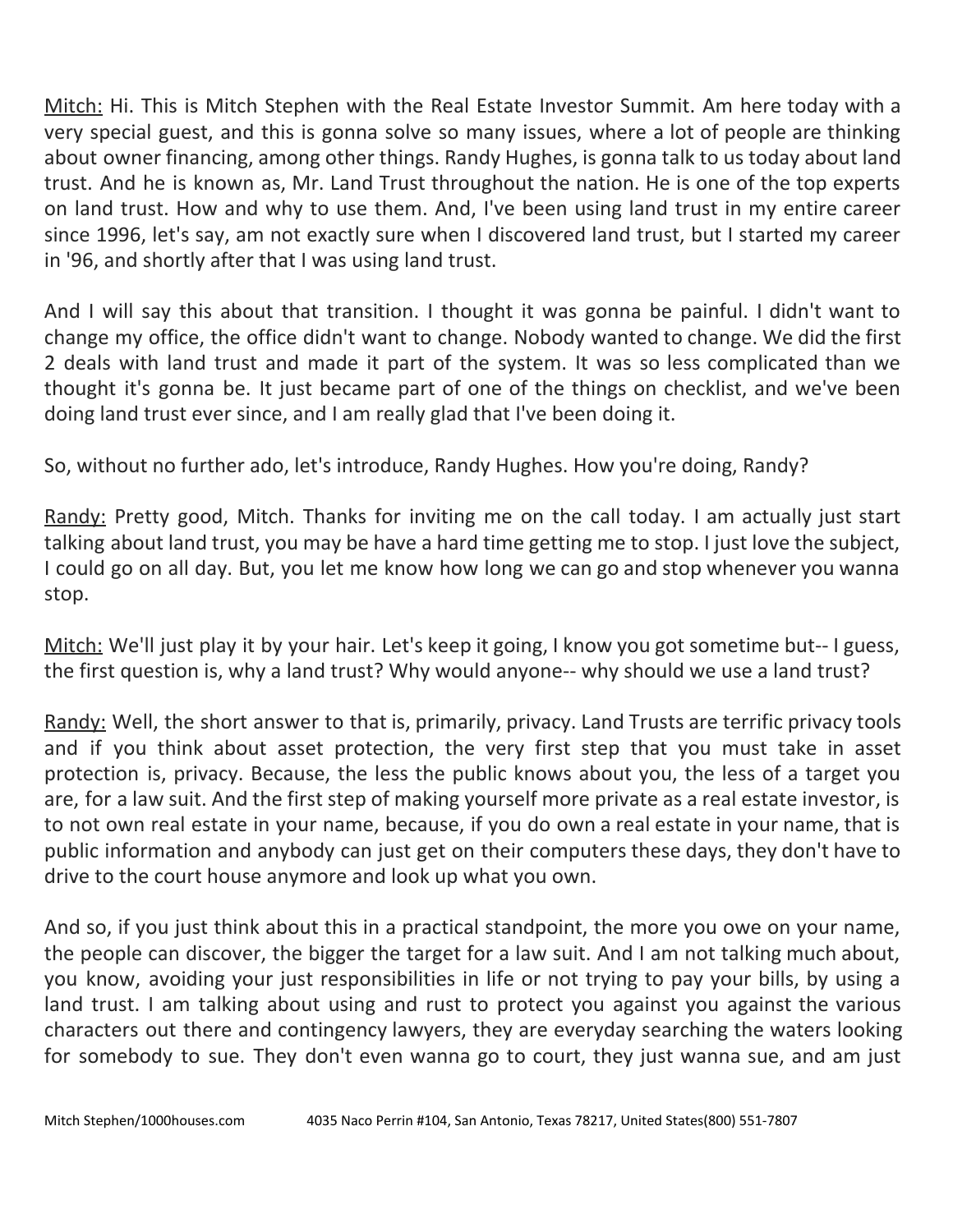gonna let them settle for \$10,000, \$20,000 or \$30, 0000. And cause him a lot of aggravation, sleepless nights and legal

fees. So, privacy starts-- or asset protection starts with privacy and the best privacy form for real estate investor is to use a land trust, to hold title to the real estate.

Having said that, am sure everybody on the call has probably talked to their attorney, about this issue and 99% of the attorneys have said, "Put your properties into an L.L.C". Let me just say right up front, that I use L.L.C, I use corporations. They are great asset protection tools, but they should not hold the title to the real estate. If you put more than one piece of real estate in any one entity, whether it is a land trust or a corporation or an L.L.C, you created a nexus for a law suit, which means, you got all these properties in one spot that is easy to attack.

So, my recommendation is, you put each property that you buy directly into a land trust. One property, one trust. Then, you make the beneficiary of your land trust your L.L.C, your corporation, and we can talk about that later if we have enough time, exactly how to structure that. But, that's a great structure to get started with. Because, it gives you the privacy of ownership.

Mitch: Yeah. That's a perfect reason. It also has state reasons, can you explain how a land trust can simplify in a state.

Randy: Yeah. Yeah. Sure, can. When you set up and create your land trust, you name a beneficiary. And you also will name a successor beneficiary. And so, if you are the beneficiary and you pass away. That interest will immediately go to your successor. You do not have to go to your probate. You don't have to hire a bunch of lawyers. It is not a public transaction. You see, if you own real estate in your name and you die, that has to go probate and that has to be done by a licensed attorney. It goes to the court system, it is made public. What was transferred, who has transferred to. It takes about a year to get at least to get the probate process complete. So, you've got a year of waiting, where you don't have a control of the property. You can't take money out. And so, using a land trust gets the property and the money directly into your heirs quickly, efficiently and inexpensively by avoiding probate.

Mitch: Yeah and I've learned that the go to answer, if you are sitting across from an attorney, an opposing attorney, or someone who is not relevant and they are asking, "Why you put this in a state, why you put this in a land trust"? You simply say of course, "For state finding reasons". And that is legal and fair enough and enough said and the other reasons you can keep it to yourself.

Randy: Agreed.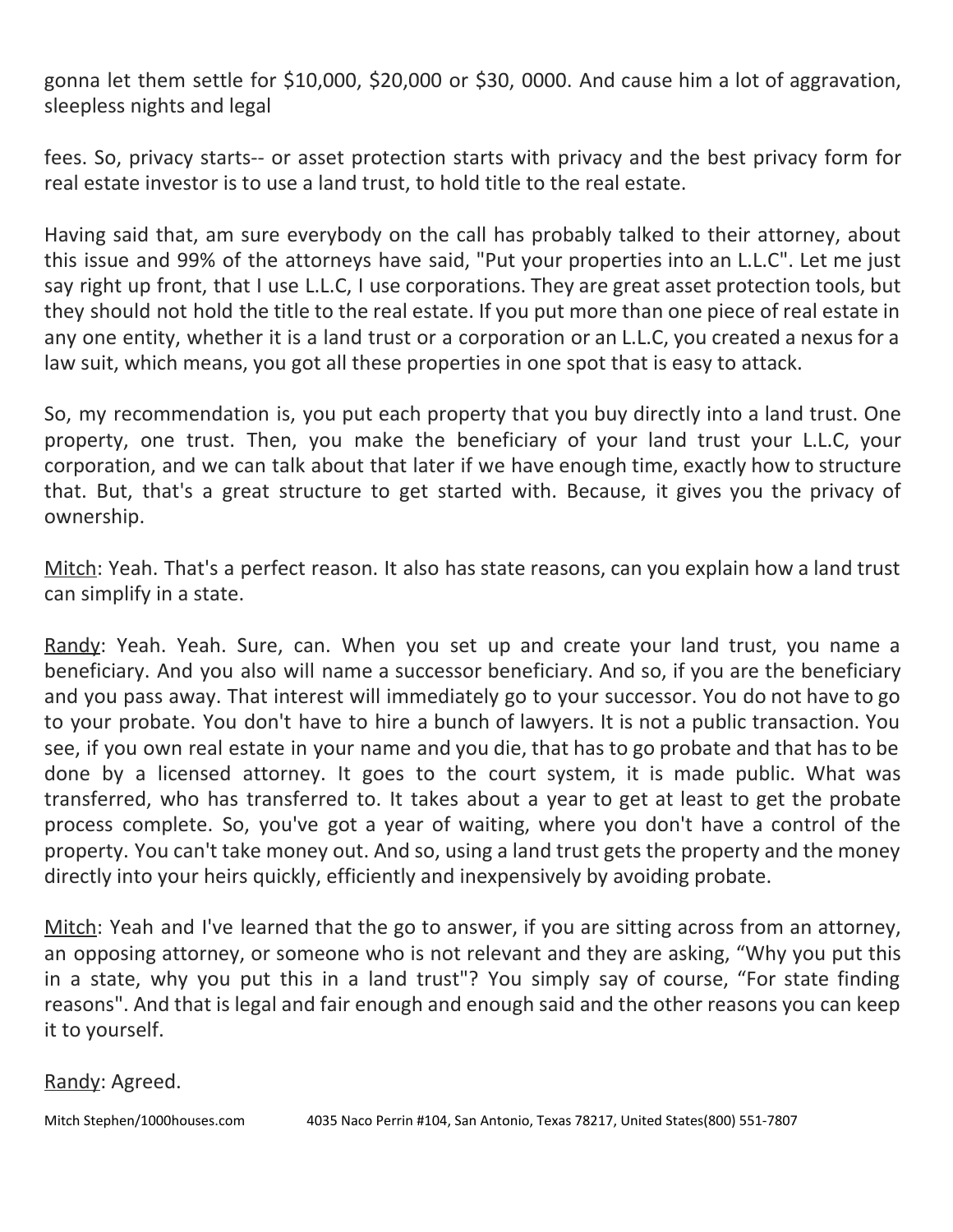Mitch: Yeah. So, that's the easiest answer. I wanna tell you a lot of times when am looking at people-- am just curious, they are some people in my town that are heroes to me for buying all the properties that they bought. And it is amazing to me that I can just type in their name in the courthouse records, and I could see 800 properties in their name. And I think, that is very bad move on their part, hugely bad move.

So, I wanna switch gears a little bit, because part of the well--one of the main reasons that I got you on the call. I want to talk about was, the group of people that I run around with, interested in buying and then owner financing houses to private individuals. You know making it a consumer loan. And, I wanna talk to you about how can we use land trust facilitate that and not trying to get around anything, not go under anything, or skip around anything. But, to use them, the legal right ways to use a land trust, to help us in state that have long lengthy detrimental judicial foreclosures for people who might want to owner finance houses say like in Florida, or Ohio or Kentucky or any other place that has a judicial foreclosure.

Can you talk to us about how to use a land trust? To not have to deal with that judicial foreclosure situation.

Randy: Yeah. Let us start at the beginning here and make sure that everybody on the call understands that, when you create a land trust and you dig property into the trust. The trustee of the trust hold full, legal and equitable title to real estate. You, as beneficiary, hold a personal property interest. You control the trust. You control the trustee. But, you do not own the real estate. What you own is a personal property interest. To further illustrate, think of it this way. You may be sitting in a house right now, listening to this call, and once upon a time, all the component parts of that house were laying on a home depot somewhere. And there-- at that point, personal property. The carpet was, the ceiling, the tiles, the boards, and nails. That was all personal property. But, a builder came along and bought all the stuff, took it out on a piece of ground and stuck it together and now, it is a house.

Now, all that personal property stuck together it falls under real estate law, because it becomes, real estate. When you take that real estate, and dump it into a land trust. You now created it. You've converted it back to personal property, via that land trust beneficial interest. Why this is important? Because, real estate law is different than personal property law. Personal property falls under the U.C.C, the Uniform Commercial Code in the United States, and the laws are different. Now, having set that foundation, if you sold the beneficial interest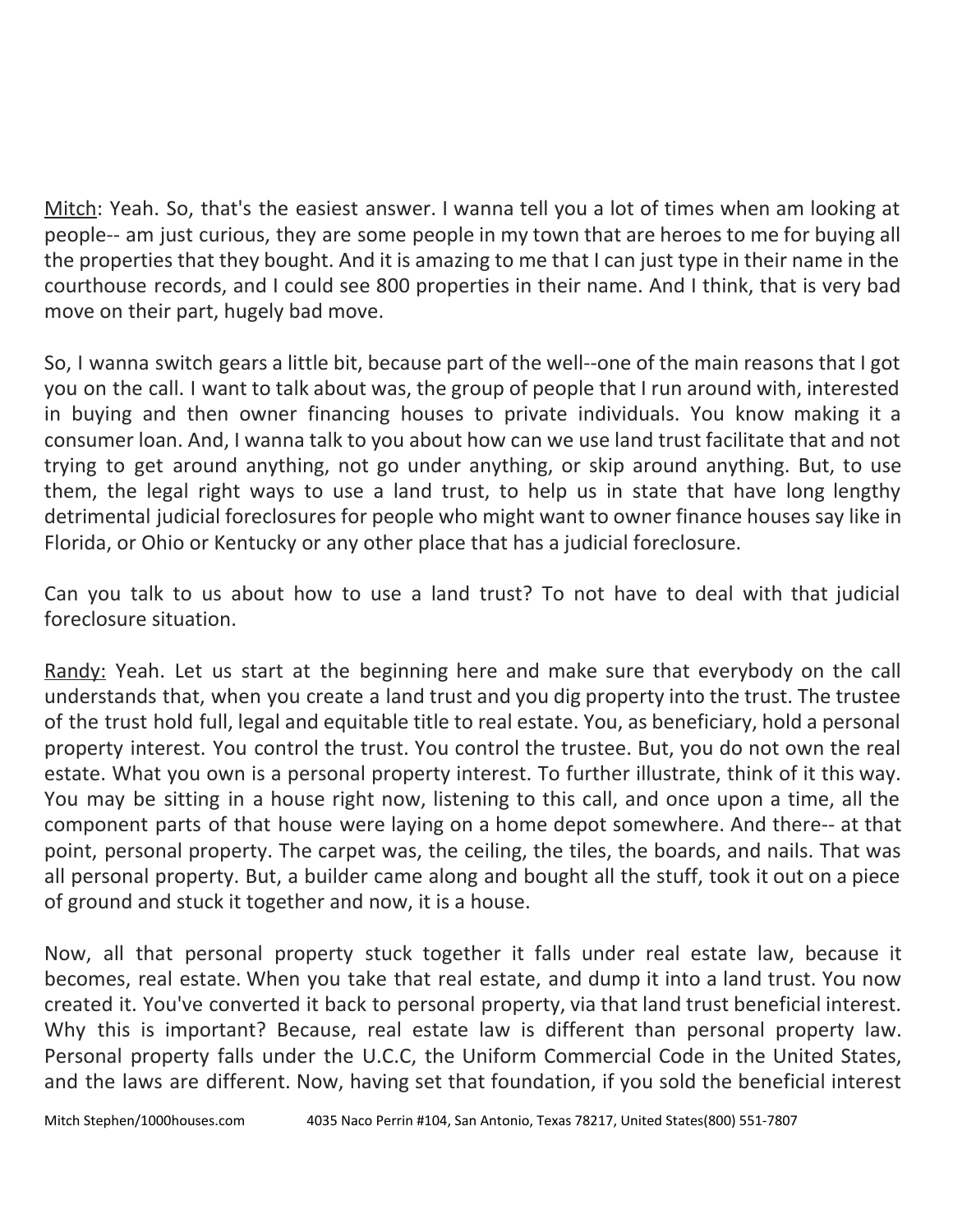on a land trust, on an installment contract basis, you are selling personal property not real estate.

To me, I love selling real estate on an installment contract basis, because as you all know, you can sell for a higher price.

Mitch: Sell faster.

Randy: You can sell faster. You have no vacancy. No loss during vacancy. You have no real estate commission. That's just a great way to sell real estate. But, the risk is, what if the buyer defaults? And the land trust takes most of the risks out of that equation, because if the buyer defaults, you repossess that personal property interest. You do not foreclose. Now, foreclosure in my state of Arizona, it takes about a year and about \$8,000 to \$10,000 on legal fees, and a whole lot of sleepless nights and aggravation.

If you repossess personal property. It is just like a car or a boat. If you financed your car at the bank, they hold the title and you make monthly payments to them until you make the very last payment. You don't get the title to that car until you make your very last payment. And if you default anywhere along the way, they send the repo man. And the repo man puts a hook underneath your bumper and tows your car away. And that's what we do if you default on the purchase on a beneficial interest on land trust.

Mitch: So, let me help with the explanation, too, one way that I see it. Sometimes, you know, we learn from different explanation from different people. Land trust is like a paper bag that you put asset into. And that paper bag is personal property. And you can sell the paper bag on installment. And not give up any-- and the title still stays on the trust name until the final payment. The reason why you need to go through a foreclosure is to move the title from one person's name that to another entity's name. And that's what we are trying to avoid in the judicial foreclosure state because they are condescending, because they are expensive and lengthy.

So, what we are suggesting is, instead of selling the property directly to the buyer including the title on his name. And you are having the first lien on it, and if they default, you have to go through that judicial foreclosure to get the title move back out of their name and back into your entity's name, that's what we are trying to avoid. So, what we wanna do is put the property, into a land trust and sell the beneficial interest of the land trust on installments and they don't get the 100% beneficial interest of the trust, which contains or controls or owns the real estate. They don't get the 100% beneficial interest of the trust until they make the last payment. So, that the title is still in your entity's name, if they default, it is simply an eviction or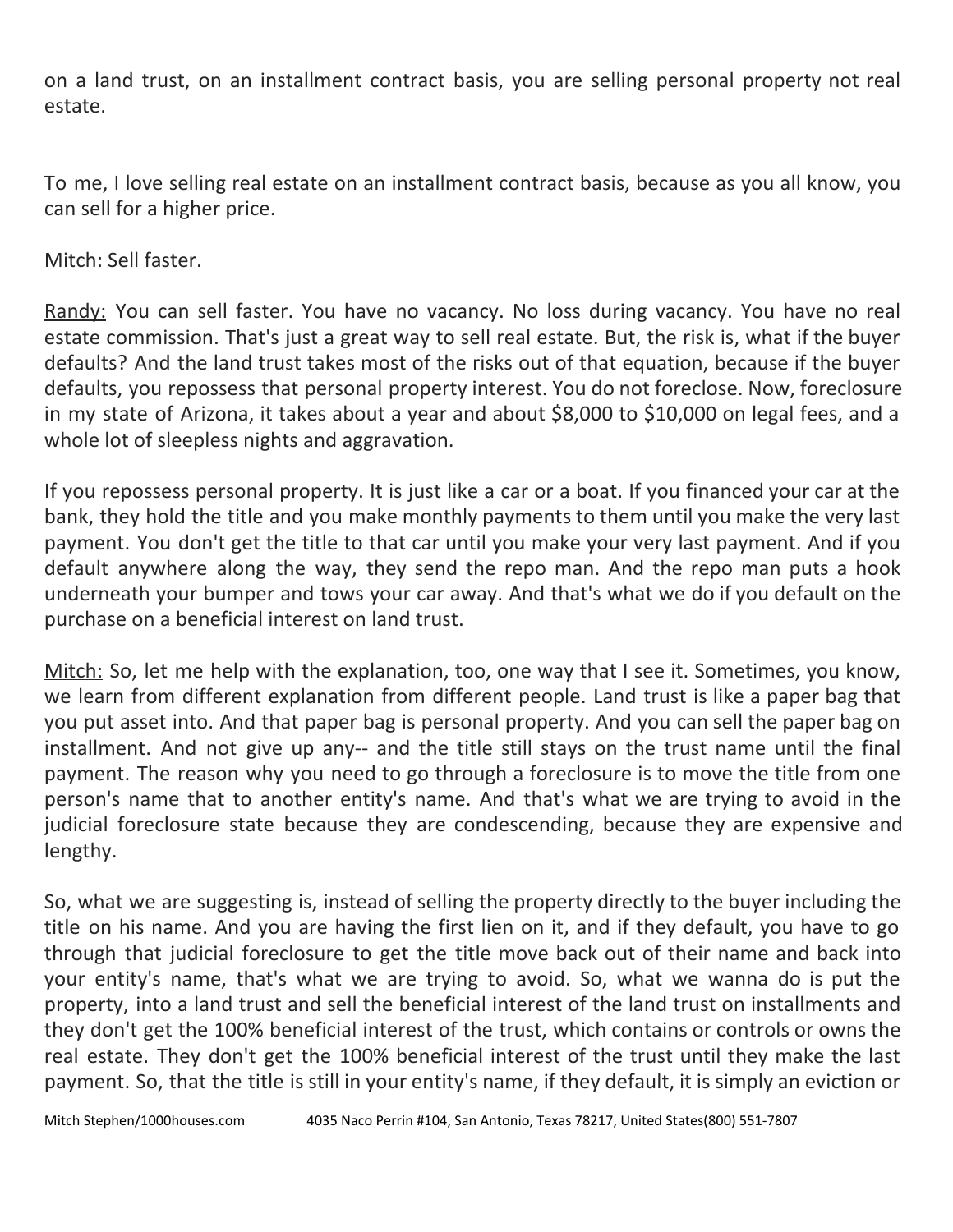repossession. It is not a repossession, it is not a foreclosure. It is not trying to move title. It is just trying to take possession, and so, that is the difference. And yeah--

Randy: Can I add to that, Mitch?

Mitch: Please. If I said anything wrong, feel free to correct me.

Randy: No. Not at all. I just think that lots of times when we discuss these concepts, especially verbally, it is a little bit of difficult to grasp. So, I'd like to explain the process that I go through when I sell this beneficial interest. Most of time, I am selling to a tenant that has been a long term tenant. They paid rent on time and they're good and know respect but they just don't have quite the credit score they need to cash me up. And quite frankly, I don't want cash up because I am making too much money off a contract sale versus the cash sale.

#### Mitch: Yeah.

Randy: But, the practicality of it is, I set a closing at my attorney's office. We all go sit at the big conference table. They've been given the contract to purchase just to review in advance, but my attorney, if they don't have an attorney representing them, sometimes they do, and sometimes they don't. But, if they don't, my attorney explains the contract to them again, so we go through that, we all sign the contract. Then, the-- if I am the beneficiary, the trust am selling, I signed the assignment of the beneficial interest form, and my attorney keeps the original contract, the original assignment and any other documentation he keeps in his files as an escrow agent.

Mitch: As an what?

Randy: As an escrow agent.

Mitch: Ah, okay.

Randy: He holds the original assignment of beneficial interest. The tenant /buyer walks away with a copy of the assignment and a copy of the contract to purchase, which both clearly state that they will not be recorded. So, what am getting at here, I want these tenants, these buyers to know real and psychologically that we close the transaction that they just purchased the beneficial interest of the trust. So, they can't come back later and say, "Well, you know, I really don't think we ever really did that", or " I thought I already owned it", "I thought I had title". Whatever it is, then I can go back, if I gotta go to the court, I can take my attorney in there and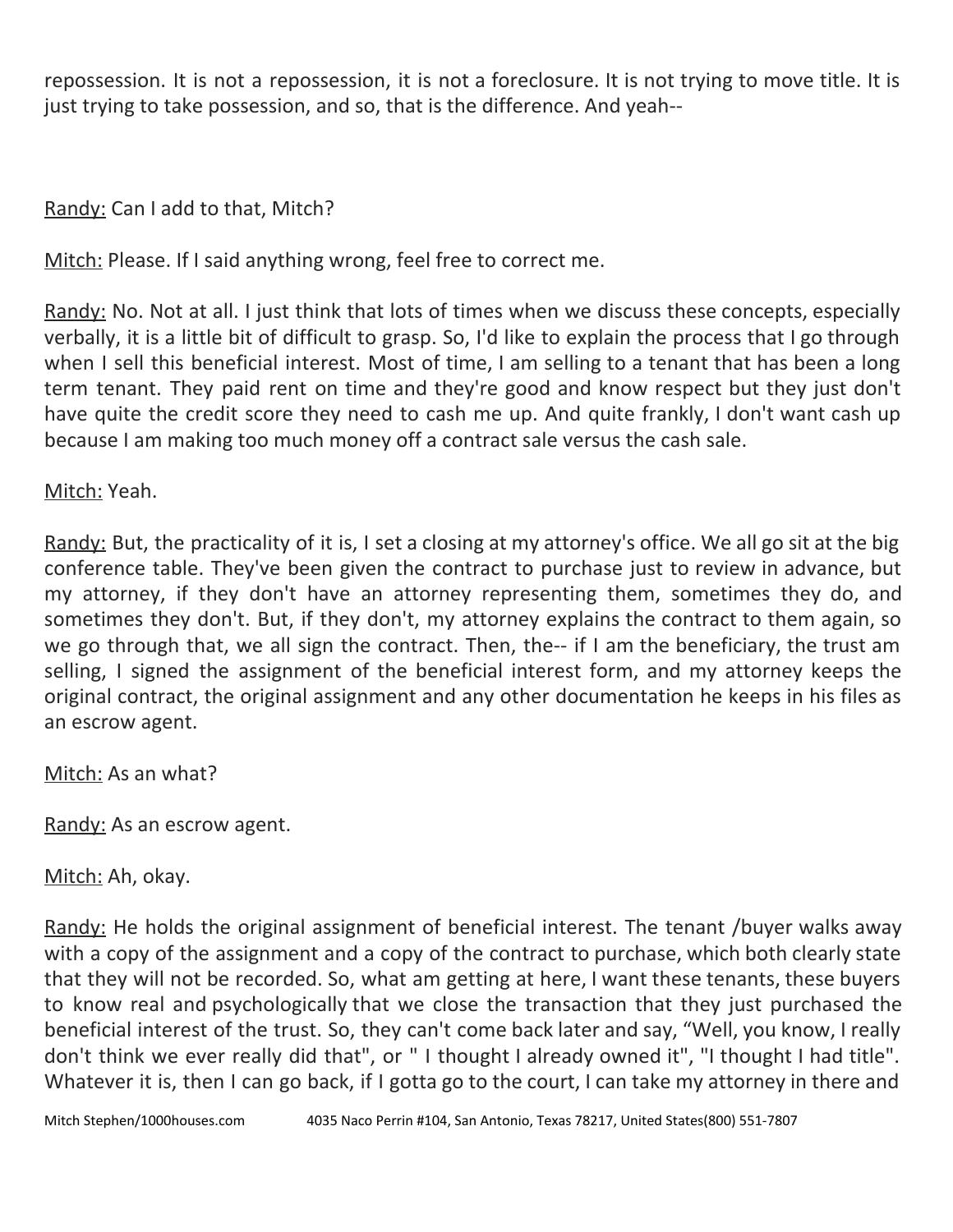we can explained exactly what we did, how we did it, copies of everything, and some legitimate transaction that we can prove as opposed to if we just lose and say, "Hey, look at this contract and get back to me with your cheque". That's not a good way to do business, in my opinion.

Mitch: I understand, because, just the process of what the buyer has to go through and how official that process is in their minds, has a lot to do with whether you gonna get sued or they'll gonna start playing games or not. And I agree, 100%.

# Randy: Exactly.

Mitch: Now, I wanna talk about another set of deals-- see, I close my deals in house. Because, I find it safe of these expenses, although you've got me wondering if I shouldn't just go ahead and pay the attorney and close it in his office right at this minute. But, there's another thing that I do, that I think might make it official enough. And I really want your opinion on this. I have been told and it seems to me that if you are selling personal property that you could be superseding the Dodd- Frank Law, there's some people would wanna use this supersede that Frank. I, personally and still gonna go through the Dodd-Frank and conform and hire my R.M.L.O, because, I think the penalties in my volume is so much, that I wouldn't want to be the example with the one to win or lose the case. Just winning the case can costs you a fortune, if you are the first person out.

So, in your opinion, should we go ahead and am I doing the right thing by, getting an R.M.L.O and doing the Dodd-Frank complaints. Because, it is eventually, it's gonna be someone's homestead most of the time.

Randy: Yes. It is still not exactly clear as of today's date. The limitations and the exemptions under the Dodd-Frank. For example, Illinois would have-- when Dodd first came up, a couple of years ago. Illinois said they were gonna us-- our citizens, 10 exemptions then, they changed it later to 3 exemptions, then they changed it and said, "No exemptions". They are waiting to see what other states are doing. So, it is still up in the air. But, I think from what I know, using a land trust or an L.L.C or corporation, whatever you are using, you are not gonna get you around Dodd- Frank. So, I do suggest, you follow those rules, as you just mentioned, Mitch. But, let me go back and answer about using an attorney.

Part of it psychological, as I mentioned, to use his influence, his conference room, the pillars on his building, and make it look and feel official. The other reasoning is, he can service my escrow agent, which adds more legitimacy to it. And third, when I close the transaction, with my attorney. His omissions insurance apply, and so I think I paid \$550 per closing with my attorney,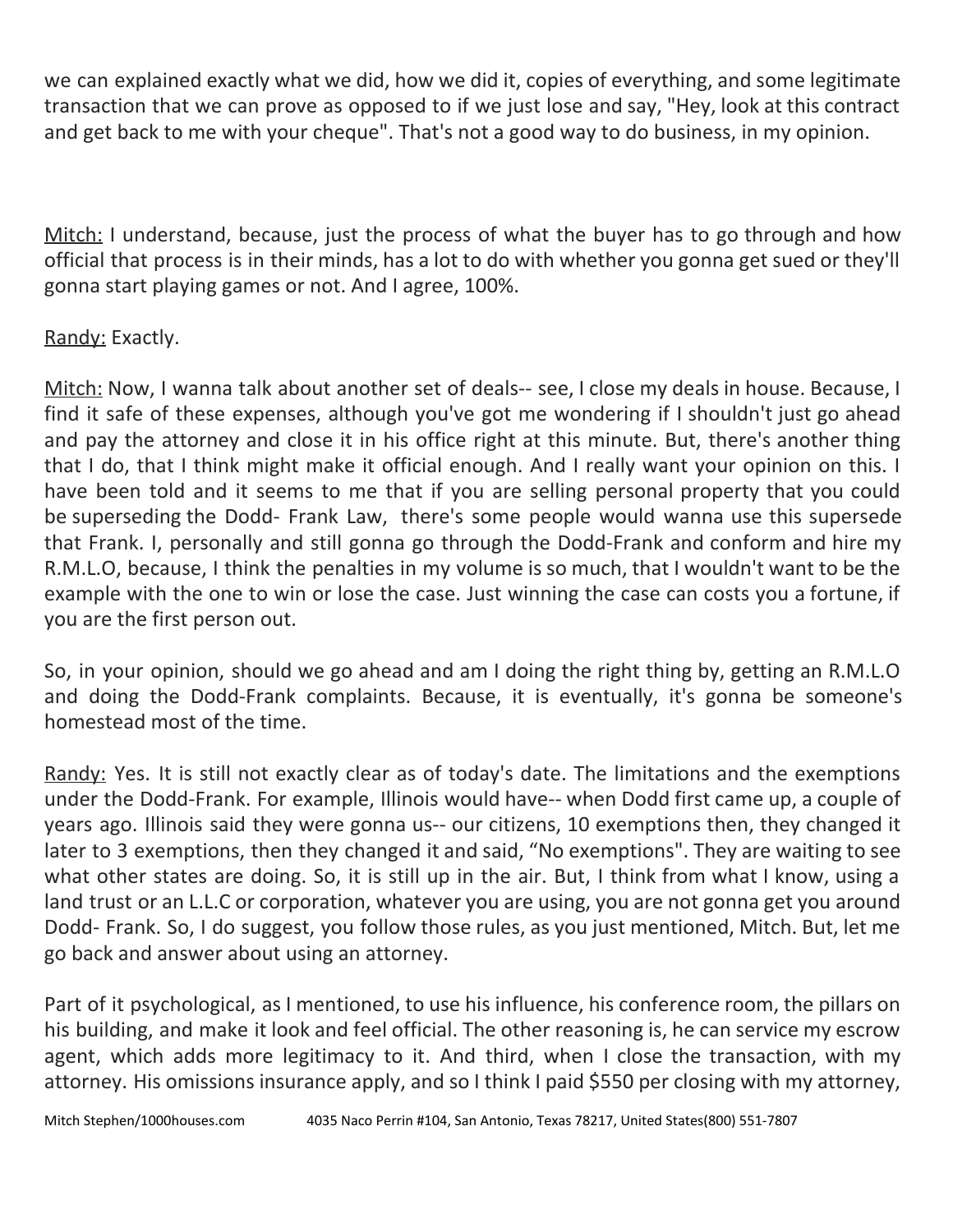and to me that is insurance. If nothing else, if I got his insurance on the hook, in case if a problem comes up down the road and something was done wrong or was missed or whatever, at least I've got an insurance policy to fall back on.

Mitch: But you know--that is exactly why, I used my R.M.L.O in Dodd-Frank, it is because they have insurance. You know.

## Randy: Right.

Mitch: And these are great points, you know, I used not to have something on. And so now, I do, 'cause I have to pay \$650 for the R.M.L.O and if I have to pay \$550 for the lawyer, then I now, am gonna charge \$2,000 for the closing costs. And I still simply add it to the note. And it's kind of like an employee matching plan. I've got to pay an extra \$1,000 out of my pocket, but, they'll gonna match me \$800, and it's a ten and a half percent C.D over 20 years or whatever the terms were.

### Randy: Yeah

Mitch: Yeah. Well, so, if you bought a carpet for five hundred bucks and put in the room, you wouldn't charge five hundred bucks. You charge a thousand bucks, 'because that's how you make a profit. So, the same thing with these closing costs, you just have to add them onto your closing costs and then mark them up a little bit. Because, you don't have to lay out your money. And I say that, we don't use this stuff to supersede Dodd-Frank, even though there is no case falling now. I have a whole interview with Scott Horn and he is a real estate attorney on this topic on Dodd-Frank and with the R.M.L.O that works on his office named Grant Kemp, is also on this Real Estate Investor Summit, so if we've got your grandeur about this subject, you can also go to reinvestorsummit.com and listen to that interview on Dodd-Frank. It is not hard to comply with.

As a matter of fact, you are paying these people to help you comply, just like you'll be paying a [reduce-Inaudible], to help you see how easy it is to use land trust. This stuff seems intimidating at first, it made me wanna quit the business for a little while, all these stuff about Dodd-Frank. But, I wanna faced up to it and look it right in the eye, it was actually just forcing me to delegate some things that I should have been delegating anyway. So, it is all good.

Now, in the land trust arena, Randy, are there any states that oppose land trust or there are states work better at land trust, or everything is even across the board and how land trust look at all throughout the United States?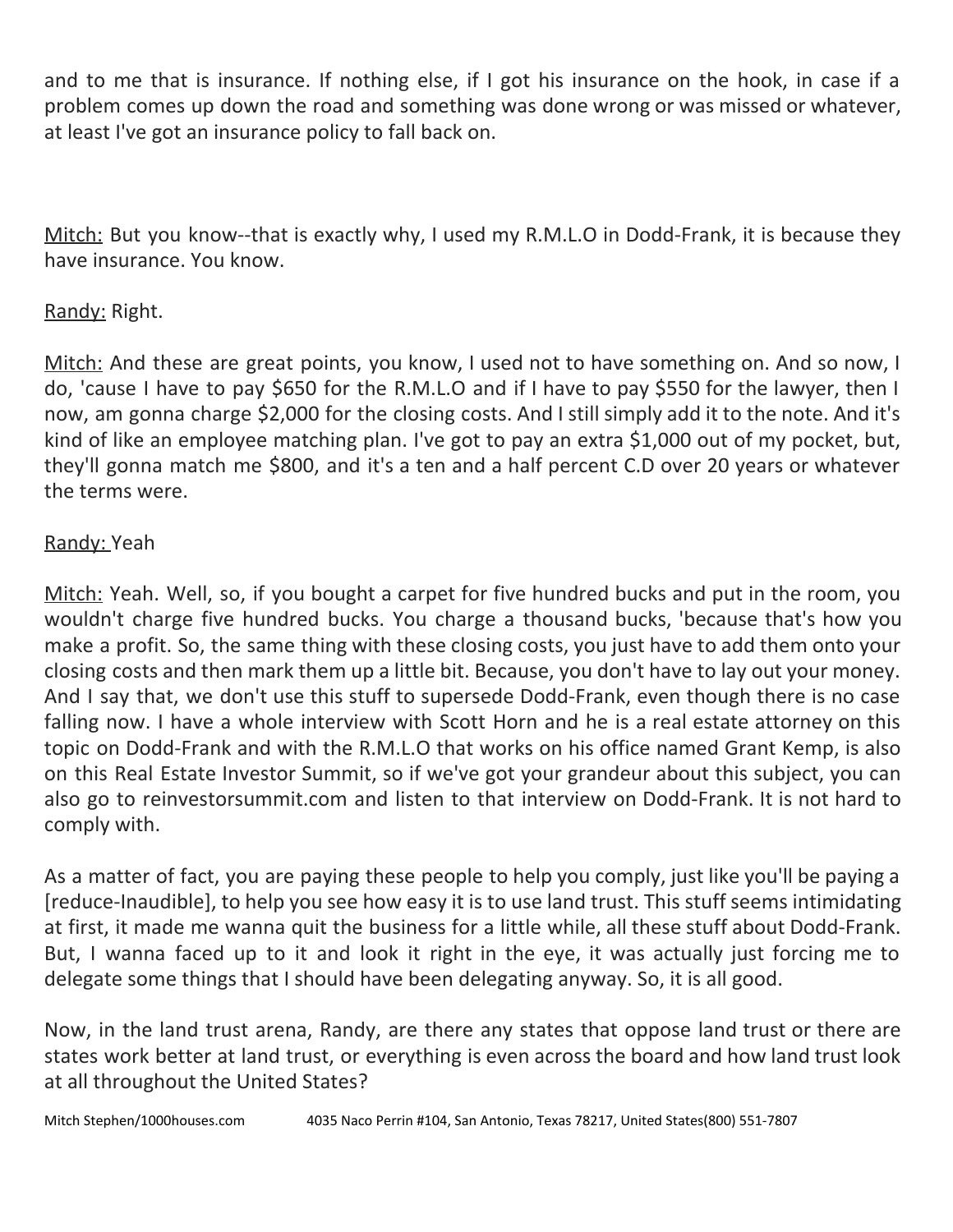Randy: Well, first of, there are no states that have made land trust illegal by statute. There are states were a little more difficult to deal with them. Primarily because, title companies are not familiar with them, and say, "Well, yeah they may be illegal but we are not gonna insure to one or something". You get out in Wyoming and some of the far stretched to this country and no one knows anything about land trust, no attorney does, no title company does, nobody. So, you know, it can be a little changing in those areas, but most of the major metropolitan areas, have some familiarity with them.

And as I mentioned, they are legal. You know it's kind of good news- bad news thing, Mitch, because, the bad news is, it is hard to find somebody that can teach you how to do this. The good news is, once you learn how to do it, then it is not hard, it is just finding the correct information but, once you learn how to do it, then you are operating at a level that 99% percent of the population doesn't know about or understand. And that is a great position to be at. When nobody knows what you are doing, but you, it really takes you off the radar.

It is like a submarine, that dips down below the surface and all of a sudden, it can move around underneath the ocean and nobody sees where that submarine is. I think, that is a key element of asset protection. It is not being able to be tracked in the public records, as to what you are doing.

Mitch: Yeah. Even you-- they, this is why I use. This is the large part why I use a land trust. Am gonna explain it right here. You don't want an attorney and you have your property in your own name or in your L.L.C, not an attorney who knows how to deal with you. And so, someone in your rent house or your house stub their toe, and they go to the attorney and wanna sue you for \$10,000. Not because it is worth it, it is just because they have played this game before. And they know how to extort money from you.

And so, the attorney would get into the courthouse records and find everything that you own. If it is in your name or your L.L.C. But, in this other case, you have every single one of your properties in a land trust. And they are after people to bring in their papers and so their clients brings in the papers and it is in this land trust and 99.9% of the attorneys in the planet do not know what a land trust is and what it is for or how it worked.

And all of a sudden, he's gonna have to go to the land trust statute and start learning all about land trust, so he can try to defend this person's poor case about stubbing their toe, and now you have to ask her poor retainer because, he's not gonna study up on land trust purposely. And that's when the thing goes away. Because, the person that stubbed their toe in your house, that wants to give you an illegitimate lawsuit, doesn't have the money to pay this attorney-- the retainer.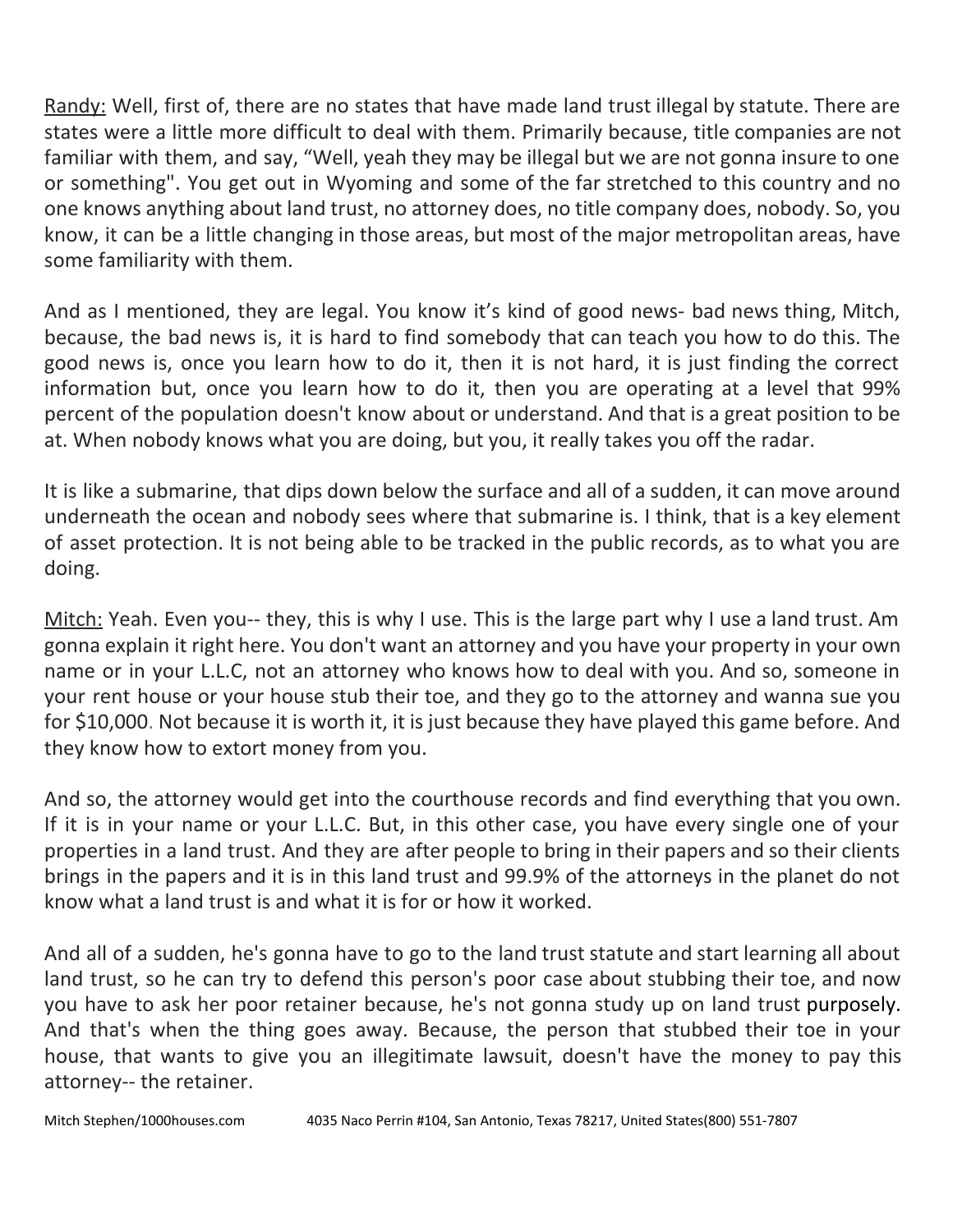And so, the whole grayness of the whole thing, it just goes away. And that's my explanation of what are the main reasons why I use land trust. It is just, the lawyers don't understand them and they're not gonna take cases on contingency on things that they don't understand.

Randy: Yeah. That is a great explanation, I agree 100%. And oh, let me get back to answering your original question about states. A few of the states, like Pennsylvania, Arizona and Hawaii have laws on the books that if you create a land trust, the whole title of real estate that you have to disclose the beneficiary of the land trust upon creation of the trust. And that seems a little [LAUGHTER], a little counterproductive to your privacy issues.

So, never fear because they cannot think of bureaucrat, they might as well as go home. What we do in those states is-- I tell my students to make the beneficiary of their land trust a personal property trust and then they can either own the personal property trust as the beneficiary of-- or their L.L.C can be the beneficiary of the personal property trust. But, the point is, if you make a trust the beneficiary of your land trust, then in those states where you have to divulge the beneficiary, you are just telling the state the name of another trust and that doesn't tell them who really is in control, which is you at the bottom of the pile. So, there are ways around these states which are a little more problematic but, it doesn't mean that you can't use them in those states.

Mitch: Well, make no mistake. If you really get into a real lawsuit, they'll subpoena your tax records and they gonna find out. You'll get it to bottom at the end. It is just a matter of how much trouble that they want to go through. And it is really a matter of avoiding privilege law suits and there are so many predators out there that are becoming more mischievous all the time. Not so much in Texas but in some states which is rampant.

It is all about making things difficult or possible for people or at the least it is to you, 'cause you could put everything in a separate L.L.C with my gosh, think about the tax returns you have to do and tax reporting and those late billing law-- is a nightmare. 'Cause the more entity you create to protect yourself, the bigger your tax bill, C.P.A and income tax return will get, because you have to keeping all of these entities. What needed about land trust is they just got to flow through to the beneficiary and so people will ask me before, if we have to have a separate bank account for every land trust. Please say to that--

Randy: No. No. Most land trust don't have bank accounts. Land trust don't file tax returns, they don't have tax i.d numbers, and they are flow through entities in the eyes of the I.R.S. So, if you own real estate right now in your name. You are filing the results of that real estate on a 1040 Schedule E. Your personal tax returns Schedule E. If you put that property into a land trust,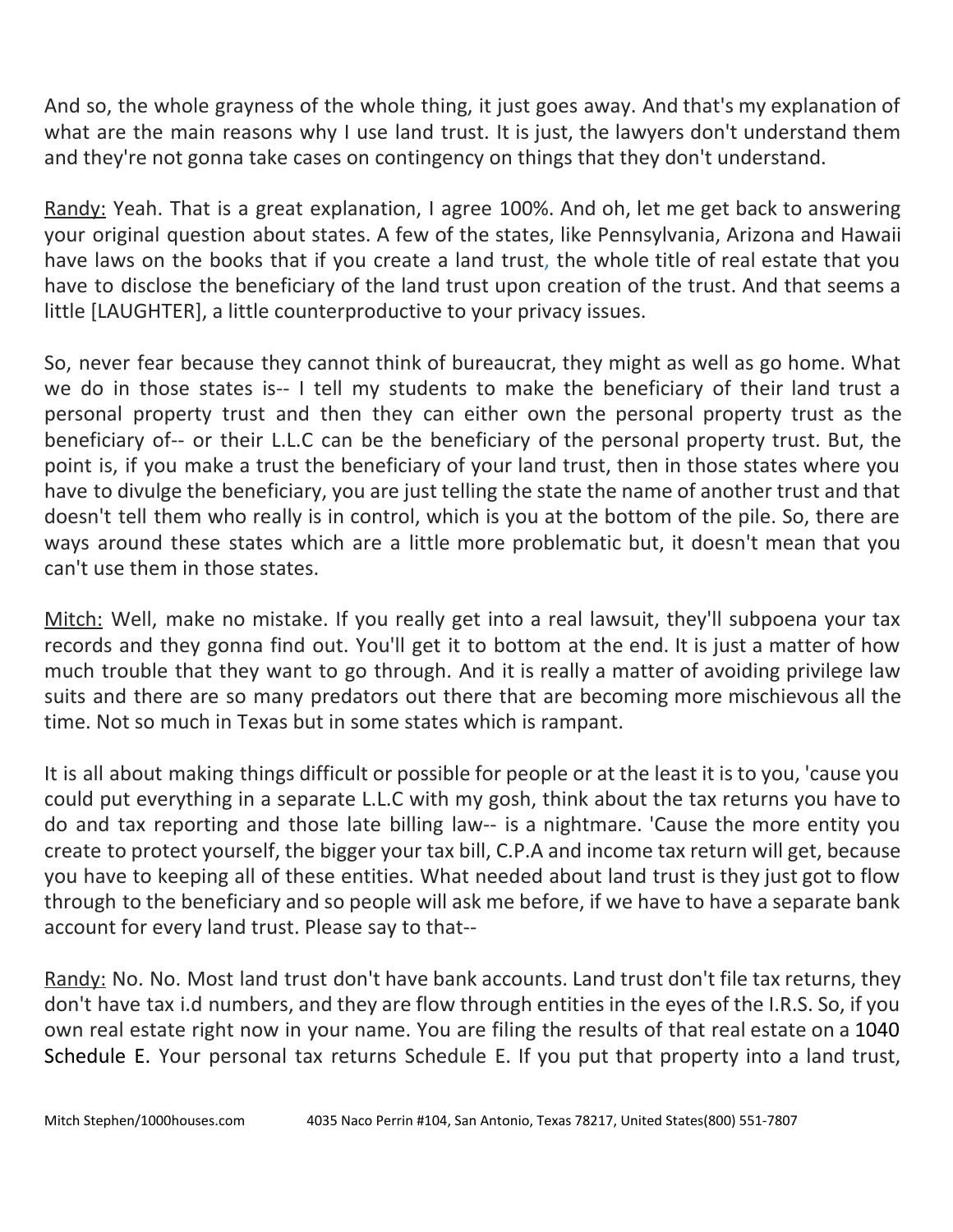making yourself the beneficiary of the land trust, you will continue to report to tax ramifications on your 1040 Schedule E.

Mitch: And if you make your corporation the beneficiary in the land trust, it just flow through the corporation, right?

Randy: That's right. That's right, or L.L.C or whatever it is you've make them beneficiary. Then, you'll gonna file it on that level. No tax issues when it comes to a land trust, they just flow through.

Mitch: So, all you have to go do is just code your cheques, when you write cheques for different things, you just code them to what land trust or the expenses or the income. Very simple, it will quickly sort out for you. Well, I think we've touched on good amount of what I wanna talk to you about on land trust, Randy. Do you have anything you want to add?

I just wanted to tell everyone there's gonna be the link right there where you could listen to this interview and if you want to know more about Randy's course, and it is phenomenal. This guy's gonna give you free access to him. He's actually gonna answer the phone himself. Just like we do around my office. You know how I answer my phone and talk to you personally, when you are on my team.

Well, Randy got the same philosophy as I do. When you call him you don't get one of his students that did team land trust last year, you get him. And that's the same way with me. He's gonna be on retainer for you, for a whole year. And you're gonna be able to talk with him about this stuff and he's gonna help you state for your causes, and your reasons. Tell us a little bit of what they'll get Randy. I don't wanna speak for you.

Randy: Well, I do have a home study course that teaches you how to create your own trust. It provides all the forms you'll ever need for the rest of your life. You'll never pay another dime to create land trust for the rest of your life. So, it is a great home study course, it comes with a DVD and we are teaching the same material for a live audience and so you can listen to it ten times over, if you want to.

But, I encourage everyone on this call, to consider getting that. And then as Mitch said, I will answer my phone and help answer your questions for you. I would like to make a free offer to everybody, if it is all right with you, Mitch.

Mitch: Sure-- tell us about your bonus and stuff, that's fine.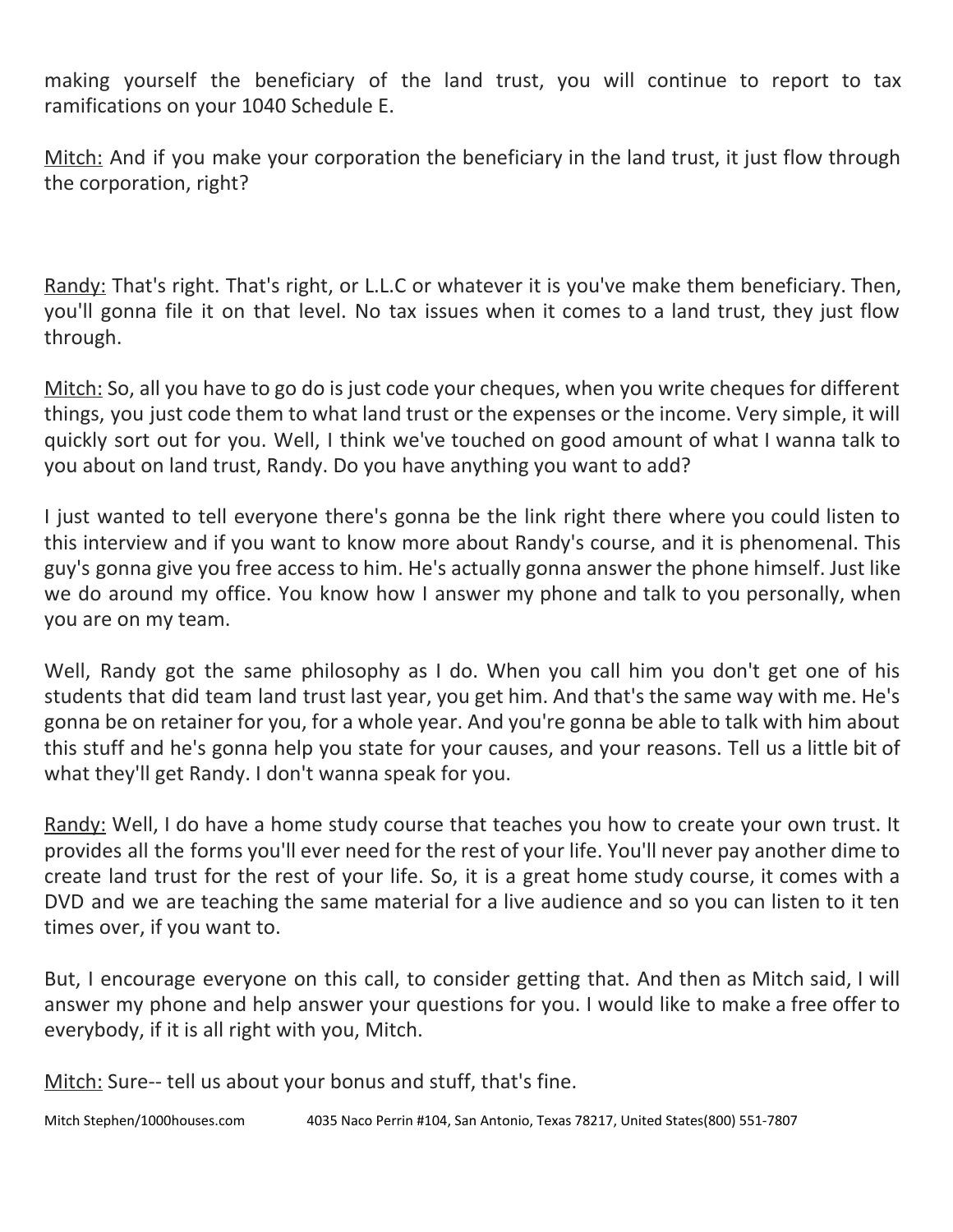Randy: Okay. Well, first of if anybody wants, I'll be glad to send them a book that I've written. I guess it has the same questions over and over again, you know. "Why should I use a land trust", and so, I send out and wrote a little book with, that is titled "Fifty Reasons to use a land trust", and I'll be glad to send it to anybody on this call for free, it's like "Fifty Shades of Grey". "Fifty Reasons---- Fifty Shades of a Land Trust".

## Mike and Randy: [LAUGHTER]

Randy: Fifty-- and I'll send that book to you for free. But, my whole study course comes with a 100 page course guide, all the forms are hard copy and word documents, so you can load them up on your computer and fill the blanks and hit print. It comes with trust agreement you need, it comes with audio CD of me teaching this live seminar, so you can listen to the seminar in your car, the audio portion. You can watch the same material on your DVD on your computer and at your television set on a DVD. In addition to that, Mitch has negotiated with me, a killer deal and he said, "Randy, I want my people to get something special, so I said okay, what I'll do for Mitch's people only is, I will give you a 1 year membership in my land trust university". You go right down in my website, it will cost you \$797 for that.

I will give you 1 year membership for free if you buy my basic home study course and that land trust university membership includes, my personal coaching. It includes a lot of other material that you could look at in detail on my website, but primarily includes my personal coaching, I don't hired up somebody else, I do the coaching once a month on a Saturday morning. I have all my students call in and we discuss these issues and it is there, Mitch. Those calls are recorded.

In case you missed a call, you can always go back and listen to it and I will give all of your folks on this call right now, I will give them access to the last 60 calls that I've done over the last years, 5 to 6 years, whatever that is. This training calls, there's tremendous amount of information in there. Not only about land trust but we talked about corporations and L.L.C, personal property trusts, all kinds of really important information for us real estate investors. So, I hope everybody takes advantage of that. That is a killer deal.

Mitch: Am just gonna say this flat out to everybody listening. If you are in this business, and you're dealing with any kind of volume at all, and you are not using land trust, you are making a big mistake, in my personal opinion. So many, so many attributes and reasons why to use them, and so many bad things that can happen extra that if you don't use them. It is just foolish not to get into it. It is not that hard. Randy, you have been really great to share your ideas. I hope everyone goes to the link, it is up there.